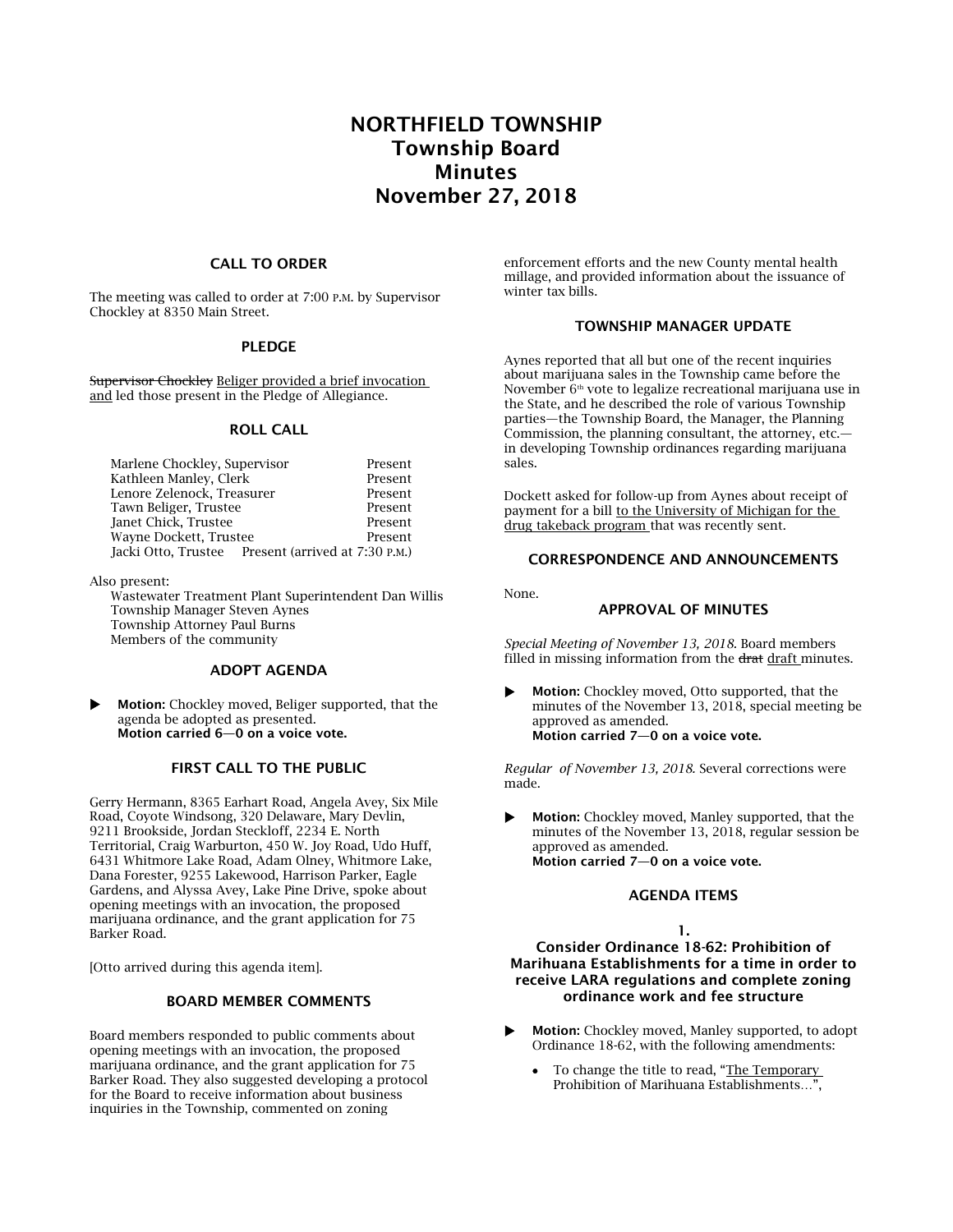## Northfield Township Board Meeting Minutes of Regular Meeting Public Safety Building; 8350 Main Street November 27, 2018

- To change the first line to read, "…to temporarily prohibit marihuana…", and
- To change the Section I title to read "The Temporary Prohibition of Marihuana Establishments…",
- In Section II to add, "This prohibition expires May 28, 2019, unless repealed by the Northfield Township Board of Trustees."

The Board and Burns discussed the pros and cons of adopting the proposed ordinance. Comments included:

- Reasons to support considering marijuana sales, including overwhelming support by Township voters in the November  $6<sup>th</sup>$  election, the tax revenue that would be received, and the desire to be able to use marijuana legally,
- The proposal should have been reviewed and re-drafted by the Township attorney prior to the meeting, rather than being amended at the meeting,
- The proposal should reference the right of the voters to repeal it by referendum,
- There are complexities in developing an appropriate ordinance,
- This action is not necessary since the Township has time to develop an ordinance before the State issues regulations that the Township would be bound by.,
- The desire to protect the Township's option to develop more restrictive regulations rather than needing to follow any regulations issued by the State should it issue them before the Township develops an ordinance,
- Additional information was provided to Board members just prior to the meeting that was not available to the public in the packet.

#### Chockley withdrew her motion.

 Motion: Zelenock moved, Beliger supported, that the proposed Ordinance 18-62: *Prohibition of Marihuana Establishments* be revised as discussed at the November 27, 2018, Board meeting, including adding a sunset clause, that it be reviewed by the Township attorney, and that it be considered by the Township Board on December 11, 2018.

There was a brief discussion about how quickly the State is likely to issue regulations. It was noted that the December 5 th Planning Commission agenda includes discussion of this ordinance. Beliger asked Chief Wagner to give information to the Board about enforcement implications of the new law.

#### Motion carried 4—3 on a roll call vote, Chick, Dockett, and Otto opposed.

Manley asked that Aynes provide the Board with information about revenue the City of Ann Arbor has received due to medical marijuana operations.

## 2. Employee Handbook Revisions: Consider Suggestions from Office Staff and Finalize Employee Handbook

Aynes said changes requested by employees have been reviewed by the Township labor attorney who has indicated they are policy matters, not legal matters. The Board made some requested corrections, reviewed other requested changes, and came to agreements on various provisions, including:

- Having a third person present when an employee reports a harassment complaint,
- all employees should be eligible for cost of living adjustment (if approved by the Board),
- not to provide holiday, jury duty, and bereavement benefits for part-time employees,
- that any changes to the waiver of medical insurance provision be provided to employees in writing.
- part-time employees will be allowed to accrue PTO.
- all employees will be limited to one year of PTO accrual.
- Part-time employees will be allowed to request unpaid medical leaves of absence.

# 3. 2019 Meeting Schedule

 Motion: Chockley moved, Otto supported, to adopt the meeting dates for 2019 as distributed. Motion carried 7—0 on a voice vote.

#### 4. 2019 Holiday Schedule

 Motion: Chockley moved, Zelenock supported, to adopt the 2019 Holiday Schedule as distributed. Motion carried 6—1 on a roll call vote, Dockett opposed.

## 5.

## Set meeting dates for updating the Capital Improvement Plan (CIP) and the Goals & Priorities list

The Board agreed to try to schedule this for discussion as part of the February 26, 2019, agenda.

# SECOND CALL TO THE PUBLIC

Jordan Steckloff, Adam Olney, Angela Avey, Jodi Carbary (9132 Lincoln Drive), and Udo Huff commented on provisions of the Employee Handbook, the recreational marijuana ordinance, opening meetings with an invocation, and written materials distributed in the Township Hall. Harrison Parker thanked the Board for their support of the Community Center and positive events in the Township.